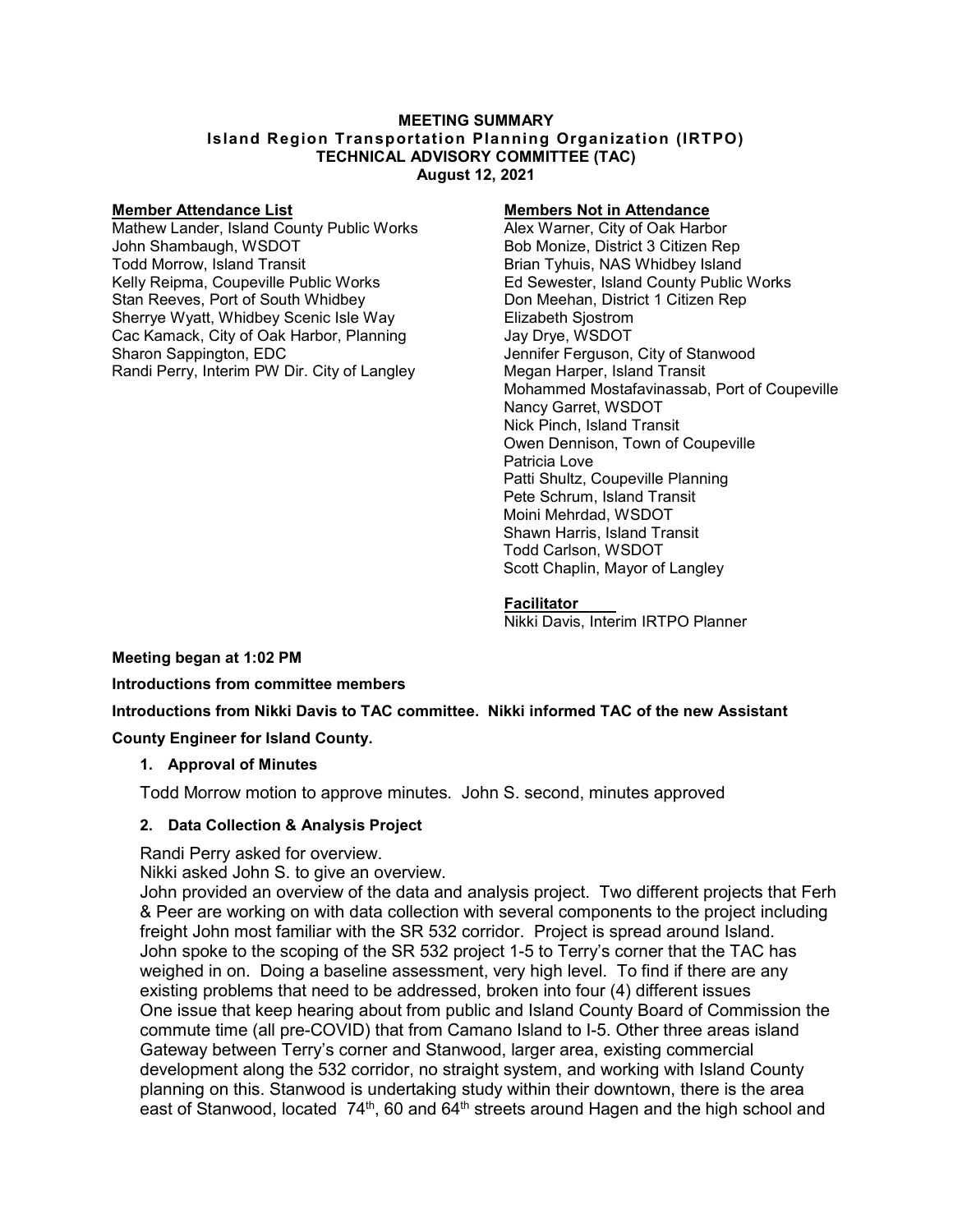anything between Stanwood and I-5, taking a look at traffic operations and safety in that corridor. Other thing wanted to do Island County identified two project to look at transit and multimodal around gateway. Just getting started on scoping. John has reached out to Todd Morrow about how to measure transit, other transit, Snohomish County, Skagit at park and ride lot. Looking at what metrics and how to measure. There is a new transit system starting up for senior citizens that may weigh in. Timeline, scoping meeting with stakeholders in possibly Sept.to help with plan, kickoff meeting in October, possible finishing up in Jan. High level to find issues, if none than we know, if we find some we can break it up into sections. Weejo data platform will be used and Streetlight will be used to gather data.

# **3. Regional Transportation Improvement Program (RTIP) discussion**

TAC members were provided amendments.

Nikki asked if anyone had any edits or comments.

Todd Morrow mentioned that projects added #17 & #18 had been added and he was glad to see them included. Wished there was more detail. #18 still needs more analysis and will be provided when it can be.

Nikki question the table not included "S" and "P". How do we know if the table is selected projects?

John S said that the table is the projects selected. John the two projects to note, Clinton project ad will go out in Nov.2021, Race to Whelcher widening, in the ROW phase, moving to CN phase after they secure initial funding.

John provided Nikki with numbers that were in the federal request, for different numbers, not much but some. Matthew Lander, ICPW, will update TIP with those numbers and provide to have STIP updated.

## **4. Discuss Long Range Improvement Projects (corridor/trail improvements)**

Nikki mentioned that the Executive Board has asked the TAC to start considering adding regional benefit projects to the update.

John mentioned there were possibly some corridor or trail projects that maybe the committee can think about.

John – clarity Susan asking to RTP update to include not only plans but also projects i.e., road widening, new roads, generally included. Not that planning cannot be in plan but start thinking about priorities that are regional as a whole that can be put into the plan. Can be transit stations, trails.

Todd – other piece that could be advocated for if there is funding opportunities maybe through the state. Maybe a new state infrastructure plan or in the future with federal funding opportunities as well where these are things that can significantly impact us as a whole region or county. Of course Island Transit has a couple but there are others. Really trying to transform service to zero emission and in order to do that they will need a charging station in the south end of island. As we move to electric vehicles we will need to charge throughout the day because of routes and Whidbey Island being so long. Current battery technology won't sustain as they move about island. This a significant regionally because as people move about the county to get to mainland to surrounding counties including Jefferson County. From Island Transit, these are projects that can be considered.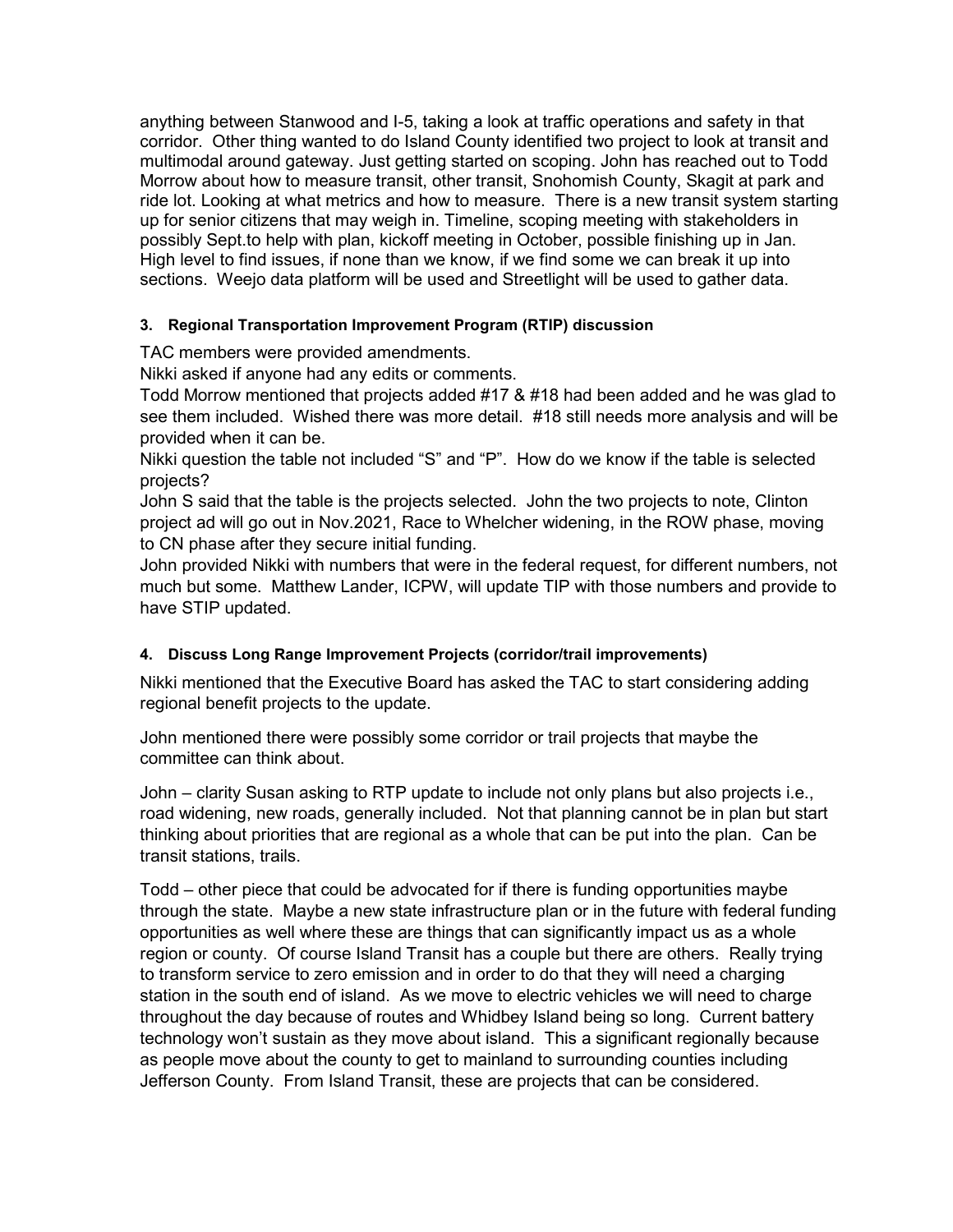Sharon – grants coming out from congress – transit orientation development grants. John informed that they are tied to high density, not even Bellingham can meet the density. Unfortunately to strict and only applies to a few cities.

John reminded that it is time to hire consultant to do some amendments.

Cac – asked if the suggestion is to think about adding actual projects.

John – yes that is the more normal, generally include not only plan but also projects. This is a way to advocate for projects especially for state and federal funding, it is good to have them identified in the program.

Cac- hard to fund a project if you don't have a plan.

John – it is a requirement for local agencies to have projects in local plan to include in regional plan.

Cac – from OH stand point the SR 20 project, and related study is in the regional plan, any trail connects or enhancement will come from that planning effort to give ideas both state and local. Hard for local agencies to fund regional projects.

John – if a regional project is included in a local plan, it does not mean the local has to pay for it. It says the region collective thinks it's a good idea.

Cac – it can be hard, example, all the roundabout projects in the city, the city is not carrying that funding so it is hard to include in the CIP, hard to balance budget. Sure it can be shared but the total project cost will come from somewhere else.

John gave example – it is common to have these kinds of projects, it doesn't mean the local has to pay it. Transit station south Whidbey, we all think it's a good idea but we wouldn't be paying directly. John will provide an example to make it help.

## **5. RTP/HSTP Combined update for 2022**

Nikki mentioned that Susan had left a note that the DRAFT update is due no later than Sept 2022. Said to keep in mind for the TAC as we want to add project.

Nikki found RFQ completed by Susan.

Cliff Hall has provided approval to post. Looking through past EB meetings to ensure they have approved. Cannot post until I know for sure they have. Want to make sure everyone has seen it. Asked if everyone has seen?

Randi – said she had not seen it.

Nikki said she will share.

John – said no one has seen it.

Nikki says she will share with TAC.

Nikki - looking back at last month's EB meeting they did approve the UPWP. I know it wasn't on agenda but wanted to make sure TAC knew the update.

## **6. Roundtable**

Nikki reminded that the RFP won't be sent today because the network is down will get to team ASAP.

Sherry – busy season, talking about for a while, moving forward with a reimagining and strategic planning, with outside support and this committee will be part of that conversation because transportation is so important, how we move people around safely and how visitors impact the local landscape. Be prepared to have conversation early next year. Hearing a lot for a need to be sensitive to the local people and the quality of life, so this process includes more than transportation and thinking holistically and how short term rental impact